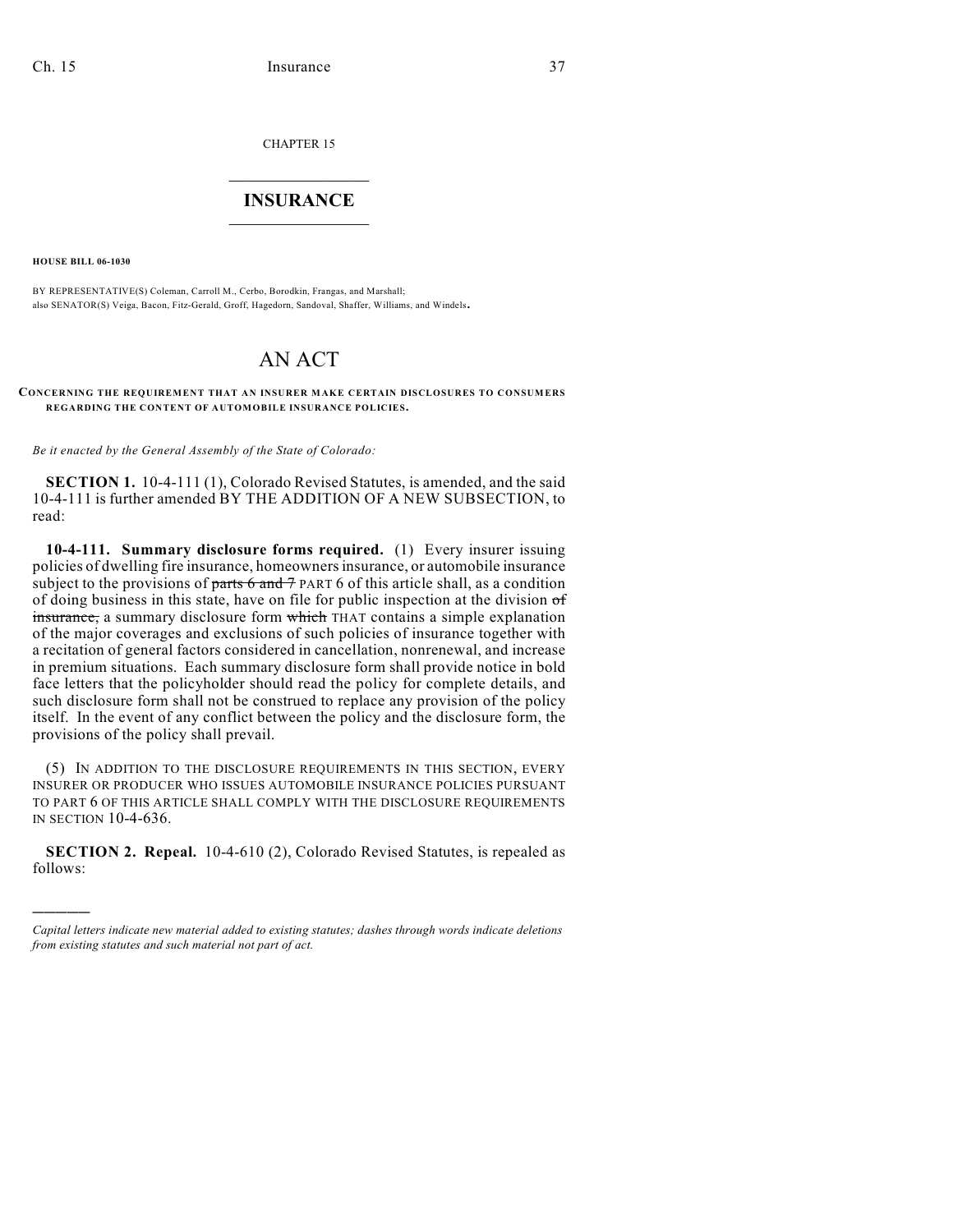**10-4-610. Property damage protection against uninsured motorists.** (2) The provisions of section 10-4-111, including those requiring filing of a summary disclosure form with the division of insurance and availability of a summary disclosure form from the insurer's agents, which form contains a simple explanation of the policy's major coverages and exclusions and factors concerning cancellation and nonrenewal, apply to policies delivered or issued for delivery under subsection (1) of this section.

**SECTION 3. Repeal.** 10-4-635 (2), Colorado Revised Statutes, is repealed as follows:

**10-4-635. Medical payments coverage.** (2) (a) The general assembly hereby finds, determines, and declares that individuals who purchase motor vehicle insurance are faced with decisions concerning purchasing medical payments coverage and the significance of this purchase. Further, if a consumer purchases medical payments coverage, the consumer may not appreciate the significance that the coverage is primary to other coverages and applies to the payment of coinsurance or deductibles. Therefore, the general assembly declares that it is in the best interest of insurance consumers to have clear and understandable disclosures concerning the significance of purchasing medical payments coverage.

(b) Every insurer issuing automobile insurance policies that include medical payments coverage shall include in the summary disclosure form required by section 10-4-111 a disclosure specifying that:

(I) Medical payments coverage pays for reasonable health care expenses incurred for bodily injury caused by an automobile accident, regardless of fault, up to the policy limits chosen by the insured;

(II) Medical payments coverage is primary to any health insurance coverage available to an insured when injured in an automobile accident;

(III) Medical payments coverage applies to any coinsurance or deductible amount required to be paid by the person's health coverage plan, as defined in section  $10-16-102(22.5)$ ;

(IV) An insured who is injured in an automobile accident will not receive benefits from medical payments coverage for any medical expenses incurred as a result of an accident that is the fault of the insured unless medical payments coverage is purchased.

(c) The disclosures required by this subsection (2) shall not apply to commercial automobile insurance policies, as defined by the commissioner in rules adopted pursuant to section  $10-4-641$  (1).

**SECTION 4.** 10-4-636, Colorado Revised Statutes, is amended to read:

**10-4-636. Disclosure requirements for automobile insurance products offered - rules.** (1) (a) AN INSURER OR PRODUCER ISSUING AUTOMOBILE INSURANCE POLICIES SHALL, AS A CONDITION OF DOING BUSINESS IN THIS STATE,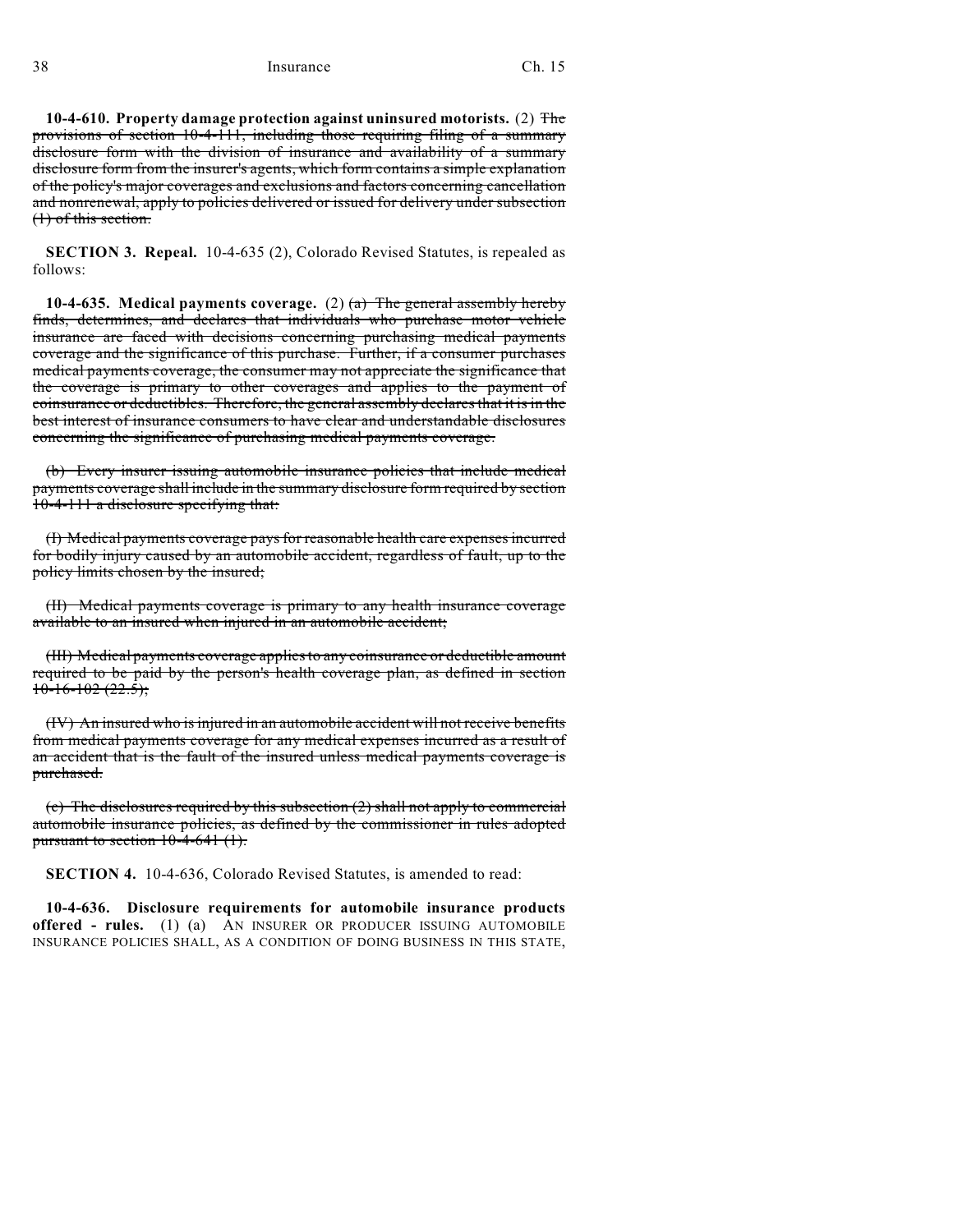### Ch. 15 Insurance 39

HAVE ON FILE FOR PUBLIC INSPECTION AT THE DIVISION A SUMMARY DISCLOSURE FORM THAT CONTAINS AN EXPLANATION OF THE MAJOR COVERAGES AND EXCLUSIONS OF SUCH POLICIES OF INSURANCE TOGETHER WITH A RECITATION OF GENERAL FACTORS CONSIDERED IN CANCELLATION, NONRENEWAL, AND INCREASE-IN-PREMIUM SITUATIONS. EACH SUMMARY DISCLOSURE FORM SHALL PROVIDE NOTICE IN BOLD FACE LETTERS THAT THE POLICYHOLDER SHOULD READ THE POLICY FOR COMPLETE DETAILS, AND SUCH DISCLOSURE FORM SHALL NOT BE CONSTRUED TO REPLACE ANY PROVISION OF THE POLICY ITSELF.

(b) EVERY INSURER AND PRODUCER SHALL UPDATE DISCLOSURE FORMS PERIODICALLY TO REFLECT CHANGES IN MAJOR COVERAGES AND EXCLUSIONS OF SUCH POLICIES OF INSURANCE AND CHANGES IN FACTORS CONSIDERED IN CANCELLATION, NONRENEWAL, AND INCREASE-IN-PREMIUM SITUATIONS.

(c) EVERY INSURER AND PRODUCER OR HIS OR HER DESIGNATED AGENT SHALL FURNISH THE REQUIRED DISCLOSURE FORM TO APPLICANTS FOR INSURANCE COVERAGE AT THE TIME OF THE INITIAL INSURANCE PURCHASE AND THEREAFTER ON ANY RENEWAL WHEN THERE ARE CHANGES IN MAJOR COVERAGES AND EXCLUSIONS OR CHANGES IN FACTORS CONSIDERED IN CANCELLATION, NONRENEWAL, AND INCREASE-IN-PREMIUM SITUATIONS.

(d) AN INSURER OR PRODUCER WHO VIOLATES THIS SECTION SHALL BE DEEMED TO HAVE ENGAGED IN UNFAIR OR DECEPTIVE ACTS OR PRACTICES PROHIBITED BY SECTION 10-3-1104 (1) (a) (I) AND SHALL BE SUBJECT TO THE PENALTIES PROVIDED IN SECTIONS 10-3-1108 AND 10-3-1109.

(2) IN ADDITION TO THE DISCLOSURE REQUIRED BY SUBSECTION (1) OF THIS SECTION, ANY INSURER OR PRODUCER OFFERING MOTOR VEHICLE COVERAGE PURSUANT TO THIS PART 6 SHALL PROVIDE A CLEAR EXPLANATION TO THE INSURED REGARDING THE PRODUCTS PURCHASED, THE AMOUNT OF COVERAGE PURCHASED, AND THE APPLICABILITY OF THE COVERAGE DEPENDING ON THE DETERMINATION OF FAULT OF THE INSURED IN AN AUTOMOBILE ACCIDENT.

 $(1)$  (a) (3) (a) An insurer or producer offering motor vehicle coverage pursuant to this part 6 shall not automatically add optional or enhanced coverages that will result in an increased premium to an insured's policy without the express consent of the insured. Such consent may be in the same medium in which the policy is offered. The insurer or producer, for three years, shall maintain adequate evidence of the insured's consent, and such evidence shall be subject to review by the commissioner. The insurer or producer shall record:

(I) Whether optional or enhanced coverage added for an increased premium to an insured's policy was requested by the insured or was recommended by the insurer or producer and consented to by the insured; and

(II) To the extent practicable, an explanation of why such coverage was changed.

(b) For the purposes of this section, "adequate evidence" means:

(I) Written notes or other memorializations of any oral or written communication with the insured kept within the normal course of business; or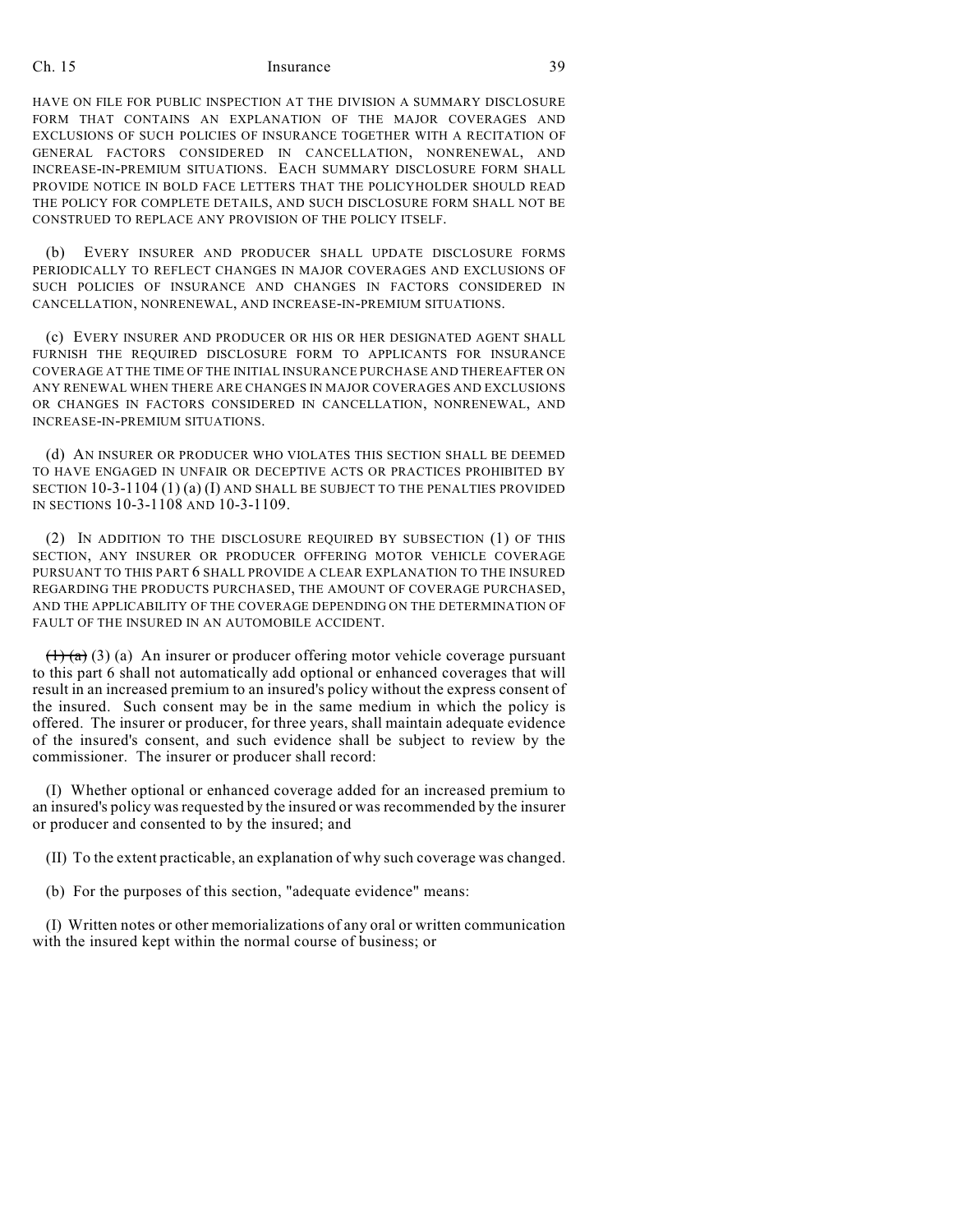#### 40 Insurance Ch. 15

(II) A declaration page indicating which coverages are not mandatory after payment of the premium is made unless the insured disputes such coverage within a reasonable time.

(c) This section shall not apply to changes in coverages mandated by law or to amended policy forms that are changed at renewal.

(4) THE DISCLOSURE FORM REQUIRED BY SUBSECTION (1) OF THIS SECTION SHALL INCLUDE A DISCLOSURE SPECIFYING THAT:

(a) MEDICAL PAYMENTS COVERAGE PAYS FOR REASONABLE HEALTH CARE EXPENSES INCURRED FOR BODILY INJURY CAUSED BY AN AUTOMOBILE ACCIDENT, REGARDLESS OF FAULT, UP TO THE POLICY LIMITS CHOSEN BY THE INSURED;

(b) MEDICAL PAYMENTS COVERAGE IS PRIMARY TO ANY HEALTH INSURANCE COVERAGE AVAILABLE TO AN INSURED WHEN INJURED IN AN AUTOMOBILE ACCIDENT;

(c) MEDICAL PAYMENTS COVERAGE APPLIES TO ANY COINSURANCE OR DEDUCTIBLE AMOUNT REQUIRED TO BE PAID BY THE PERSON'S HEALTH COVERAGE PLAN, AS DEFINED IN SECTION 10-16-102 (22.5); AND

(d) AN INSURED WHO IS INJURED IN AN AUTOMOBILE ACCIDENT WILL NOT RECEIVE BENEFITS FROM MEDICAL PAYMENTS COVERAGE FOR ANY MEDICAL EXPENSES INCURRED AS A RESULT OF AN ACCIDENT THAT IS THE FAULT OF THE INSURED UNLESS MEDICAL PAYMENTS COVERAGE IS PURCHASED.

(5) THE DISCLOSURE REQUIRED BY SUBSECTION (1) OF THIS SECTION SHALL INCLUDE A DISCLOSURE OF ANY COVERAGES DELIVERED OR ISSUED PURSUANT TO SECTION 10-4-610.

 $(2)$  (6) (a) The commissioner may promulgate rules to address the suitability of coverages for insureds, including, but not limited to, administrative remedies against an insurer or producer for automatically adding optional or enhanced coverages that increase the insured's premium without the insured's consent, which additions may include, but are not limited to, remedies for violations of section 10-3-1104 (1) (j).

(b) THE COMMISSIONER SHALL PROMULGATE BY RULE A UNIFORM DISCLOSURE FORM THAT REFLECTS THE REQUIREMENTS OF THIS SECTION. SUCH UNIFORM DISCLOSURE FORM SHALL BE USED BY INSURERS AND PRODUCERS IN THIS STATE IN ORDER TO COMPLY WITH THIS SECTION.

 $(3)(7)$  Nothing in this section shall be construed to create a private right of action for damages by an insured.

THE DISCLOSURES REQUIRED BY THIS SECTION SHALL NOT APPLY TO COMMERCIAL AUTOMOBILE INSURANCE POLICIES, AS DEFINED BY THE COMMISSIONER IN RULES ADOPTED PURSUANT TO SECTION 10-4-641 (1).

**SECTION 5.** 10-4-641 (1), Colorado Revised Statutes, is amended to read: